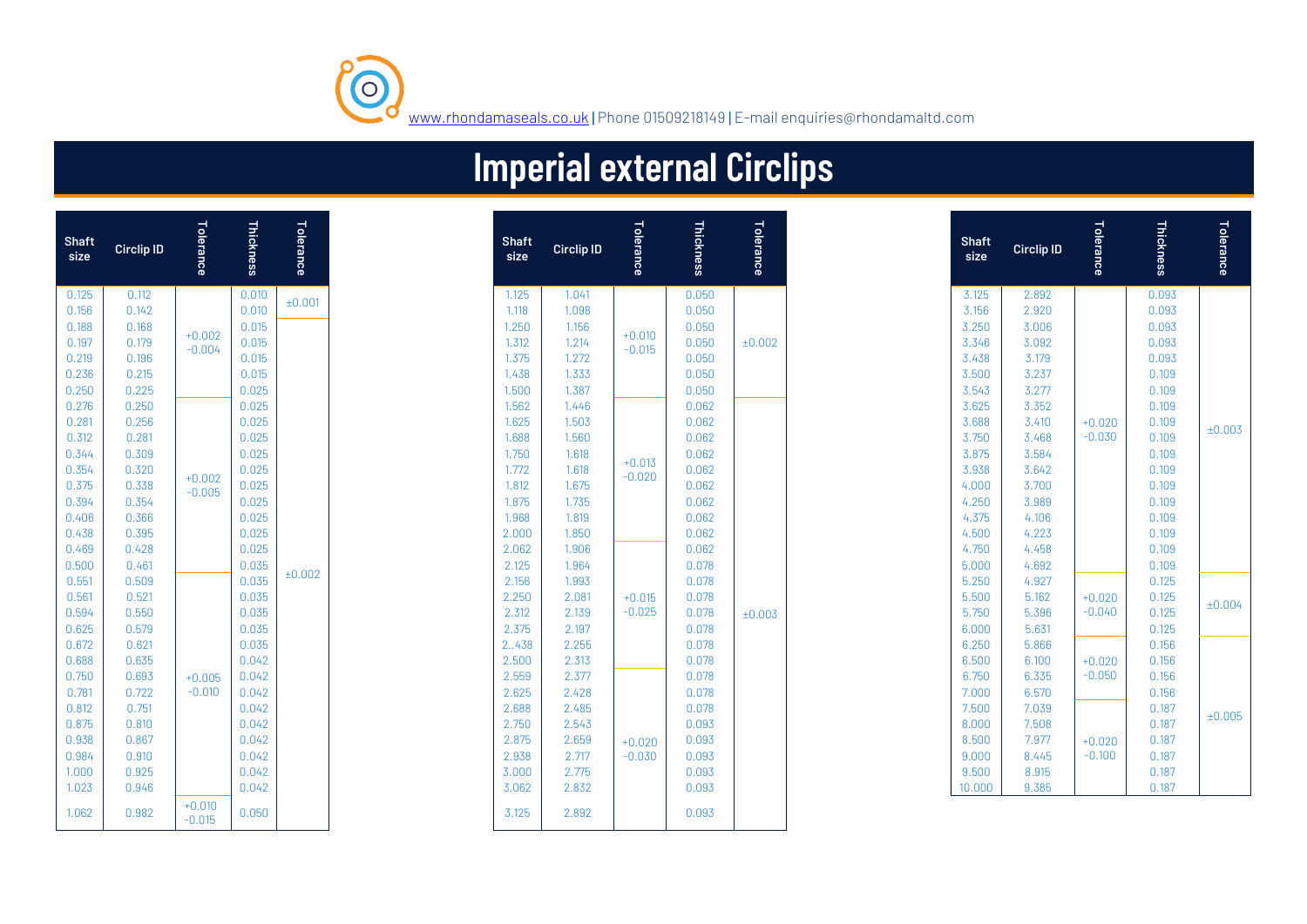

# **Imperial Internal Circlips**

| Circlip OD                             | Tolerance | Thickness | Tolerance | <b>Bore</b><br>size | Circlip OD     | Tolerance            | Thickness      |
|----------------------------------------|-----------|-----------|-----------|---------------------|----------------|----------------------|----------------|
| 0.015<br>0.280                         |           |           |           | 1.750               | 1.942          |                      | 0.062          |
| 0.346<br>0.015                         |           |           |           | 1.812               | 2.012          |                      | 0.062          |
| 0.415<br>0.025<br>0.482<br>0.025       |           |           |           | 1.850<br>1.875      | 2.054<br>2.072 | $+0.035$<br>$-0.025$ | 0.062<br>0.062 |
| 0.498<br>0.025                         |           |           |           | 1.938               | 2.141          |                      | 0.062          |
| 0.548<br>0.035<br>$+0.010$             |           |           |           | 2.000               | 2.210          |                      | 0.062          |
| $-0.005$<br>0.560<br>0.035             |           |           |           | 2.062               | 2.280          |                      | 0.078          |
| 0.620<br>0.035                         |           |           |           | 2.125               | 2.350          |                      | 0.078          |
| 0.694<br>0.035                         |           |           |           | 2.188               | 2.415          |                      | 0.078          |
| 0.763<br>0.035                         |           |           |           | 2.250               | 2.490          |                      | 0.078          |
| 0.035<br>0.831                         |           |           |           | 2.312               | 2.560          |                      | 0.078          |
| 0.042<br>0.859                         |           |           |           | 2.375               | 2.630          |                      | 0.078          |
| 0.901<br>0.042                         |           |           |           | 2.440               | 2.702          |                      | 0.078          |
| 0.042<br>0.961                         |           |           |           | 2.500               | 2.775          | $+0.040$             | 0.078          |
| ±0.002<br>0.971<br>0.042               |           |           |           | 2.562               | 2.844          | $-0.030$             | 0.093          |
| $+0.015$<br>0.042<br>1.000<br>$-0.010$ |           |           |           | 2.625               | 2.910          |                      | 0.093          |
| 1.041<br>0.042                         |           |           |           | 2.688               | 2.980          |                      | 0.093          |
| 1.111<br>0.042                         |           |           |           | 2.750               | 3.050          |                      | 0.093          |
| 1.136<br>0.042                         |           |           |           | 2.812               | 3.121          |                      | 0.093          |
| 0.050<br>1.180                         |           |           |           | 2.875               | 3.191          |                      | 0.093          |
| 0.050<br>1.249                         |           |           |           | 3.000               | 3.325          |                      | 0.093          |
| 1.319<br>0.050                         |           |           |           | 3.032               | 3.418          |                      | 0.109          |
| 0.050<br>1.388<br>$+0.025$             |           |           |           | 3.125               | 3.488          |                      | 0.109          |
| 1.456<br>0.050<br>$-0.020$             |           |           |           | 3.149               | 3.523          |                      | 0.109          |
| 1.526<br>0.050                         |           |           |           | 3.250               | 3.623          | ±0.055               | 0.109          |
| 0.050<br>1.596<br>0.050<br>1.616       |           |           |           | 3.346<br>3.469      | 3.734<br>3.857 |                      | 0.109<br>0.109 |
| 0.050<br>1.660                         |           |           |           | 3.500               | 3.890          |                      | 0.109          |
| 0.062<br>1.734                         |           |           |           | 3.543               | 3.936          |                      | 0.109          |
| 1.780<br>0.062<br>$+0.035$             |           |           |           | 3.625               | 4.024          |                      | 0.109          |
| ±0.003<br>$-0.025$<br>1.835<br>0.062   |           |           |           | 3.750               | 4.157          |                      | 0.109          |
| 1.874<br>0.062                         |           |           |           | 3.875               | 4.291          | ±0.065               | 0.109          |

| <b>Bore</b><br>size | <b>Circlip OD</b> | Tolerance | Thickness                                                   | Tolerance | <b>Bore</b><br>size | <b>Circlip OD</b> | Tolerance | Thickness      | Tolerance                        | <b>Bore</b><br>Circlip OD<br>size | Tolerance |
|---------------------|-------------------|-----------|-------------------------------------------------------------|-----------|---------------------|-------------------|-----------|----------------|----------------------------------|-----------------------------------|-----------|
| 0.250               | 0.280             |           | 0.015                                                       |           | 1.750               | 1.942             |           | 0.062          |                                  | 3.938<br>4.358                    |           |
| 0.312               | 0.346             |           | 0.015                                                       |           | 1.812               | 2.012             |           | 0.062          |                                  | 4.000<br>4.424                    |           |
| 0.375               | 0.415             |           | 0.025                                                       |           | 1.850               | 2.054             | $+0.035$  | 0.062          |                                  | 4.125<br>4.558                    |           |
| 0.438               | 0.482             |           | 0.025                                                       |           | 1.875               | 2.072             | $-0.025$  | 0.062          |                                  | 4.250<br>4.691                    |           |
| 0.453               | 0.498             |           | 0.025                                                       |           | 1.938               | 2.141             |           | 0.062          |                                  | 4.331<br>4.756                    |           |
| 0.500               | 0.548             | $+0.010$  | 0.035                                                       |           | 2.000               | 2.210             |           | 0.062          |                                  | 4.500<br>4.940                    |           |
| 0.512               | 0.560             | $-0.005$  | 0.035                                                       |           | 2.062               | 2.280             |           | 0.078          |                                  | 4.625<br>5.076                    | ±0.065    |
| 0.562               | 0.620             |           | 0.035                                                       |           | 2.125               | 2.350             |           | 0.078          |                                  | 4.750<br>5.213                    |           |
| 0.625               | 0.694             |           | 0.035                                                       |           | 2.188               | 2.415             | 0.078     | 5.000<br>5.485 |                                  |                                   |           |
| 0.658<br>0.750      | 0.763<br>0.831    |           | 0.035                                                       |           | 2.250               | 2.490<br>2.560    | 0.078     |                | 5.250<br>5.770<br>5.375<br>5.910 |                                   |           |
| 0.777               | 0.859             |           | 0.035<br>2.312<br>0.078<br>0.042<br>2.375<br>2.630<br>0.078 |           |                     | 5.500<br>6.066    |           |                |                                  |                                   |           |
| 0.812               | 0.901             |           | 0.042                                                       |           | 2.440               | 2.702             |           | 0.078          |                                  | 5.750<br>6.336                    |           |
| 0.866               | 0.961             |           | 0.042                                                       |           | 2.500               | 2.775             | $+0.040$  | 0.078          |                                  | 6.000<br>6.620                    |           |
| 0.875               | 0.971             |           | 0.042                                                       | ±0.002    | 2.562               | 2.844             | $-0.030$  | 0.093          |                                  | 6.250<br>6.895                    |           |
| 0.901               | 1.000             | $+0.015$  | 0.042                                                       |           | 2.625               | 2.910             |           | 0.093          |                                  | 6.500<br>7.170                    |           |
| 0.938               | 1.041             | $-0.010$  | 0.042                                                       |           | 2.688               | 2.980             |           | 0.093          | ±0.003                           | 6.662<br>7.308                    | ±0.080    |
| 1.000               | 1.111             |           | 0.042                                                       |           | 2.750               | 3.050             |           | 0.093          |                                  | 6.750<br>7.445                    |           |
| 1.023               | 1.136             |           | 0.042                                                       |           | 2.812               | 3.121             |           | 0.093          |                                  | 7.000<br>7.720                    |           |
| 1.062               | 1.180             |           | 0.050                                                       |           | 2.875               | 3.191             |           | 0.093          |                                  | 7.250<br>8.270                    |           |
| 1.125               | 1.249             |           | 0.050                                                       |           | 3.000               | 3.325             |           | 0.093          |                                  | 8.545<br>7.500                    |           |
| 1.188               | 1.319             |           | 0.050                                                       |           | 3.032               | 3.418             |           | 0.109          |                                  | 8.000<br>8.820                    |           |
| 1.250               | 1.388             |           | 0.050                                                       |           | 3.125               | 3.488             |           | 0.109          |                                  | 8.250<br>9.095                    |           |
| 1.312               | 1.456             | $+0.025$  | 0.050                                                       |           | 3.149               | 3.523             |           | 0.109          |                                  | 8.500<br>9.285                    |           |
| 1.375               | 1.526             | $-0.020$  | 0.050                                                       |           | 3.250               | 3.623             |           | 0.109          |                                  | 8.750<br>9.558                    | ±0.090    |
| 1.438               | 1.596             |           | 0.050                                                       |           | 3.346               | 3.734             | ±0.055    | 0.109          |                                  | 9.830<br>9.000                    |           |
| 1.456               | 1.616             |           | 0.050                                                       |           | 3.469               | 3.857             |           | 0.109          |                                  | 9.250<br>10.102                   |           |
| 1.500               | 1.660             |           | 0.050                                                       |           | 3.500               | 3.890             |           | 0.109          |                                  | 9.500<br>10.375                   |           |
| 1.562               | 1.734             |           | 0.062                                                       |           | 3.543               | 3.936             |           | 0.109          |                                  | 9.750<br>10.648                   |           |
| 1.625               | 1.780             | $+0.035$  | 0.062                                                       |           | 3.625               | 4.024             |           | 0.109          |                                  | 10.920<br>10.000                  |           |
| 1.653               | 1.835             | $-0.025$  | 0.062                                                       | ±0.003    | 3.750               | 4.157             | ±0.065    | 0.109          |                                  |                                   |           |
| 1.688               | 1.874             |           | 0.062                                                       |           | 3.875               | 4.291             |           | 0.109          |                                  |                                   |           |

| Tolerance |  | <b>Bore</b><br>size | Circlip OD | Tolerance | Thickness | Tolerance |
|-----------|--|---------------------|------------|-----------|-----------|-----------|
|           |  | 3.938               | 4.358      |           | 0.109     |           |
|           |  | 4.000               | 4.424      |           | 0.109     |           |
|           |  | 4.125               | 4.558      |           | 0.109     |           |
|           |  | 4.250               | 4.691      |           | 0.109     |           |
|           |  | 4.331               | 4.756      |           | 0.109     | ±0.003    |
|           |  | 4.500               | 4.940      |           | 0.109     |           |
|           |  | 4.625               | 5.076      | ±0.065    | 0.109     |           |
|           |  | 4.750               | 5.213      |           | 0.109     |           |
|           |  | 5.000               | 5.485      |           | 0.109     |           |
|           |  | 5.250               | 5.770      |           | 0.125     |           |
|           |  | 5.375               | 5.910      |           | 0.125     |           |
|           |  | 5.500               | 6.066      |           | 0.125     | ±0.004    |
|           |  | 5.750               | 6.336      |           | 0.125     |           |
|           |  | 6.000               | 6.620      |           | 0.125     |           |
|           |  | 6.250               | 6.895      |           | 0.156     |           |
| ±0.003    |  | 6.500               | 7.170      |           | 0.156     |           |
|           |  | 6.662               | 7.308      | ±0.080    | 0.156     |           |
|           |  | 6.750               | 7.445      |           | 0.156     |           |
|           |  | 7.000               | 7.720      |           | 0.156     |           |
|           |  | 7.250               | 8.270      |           | 0.187     |           |
|           |  | 7.500               | 8.545      |           | 0.187     |           |
|           |  | 8.000               | 8.820      |           | 0.187     | ±0.005    |
|           |  | 8.250               | 9.095      |           | 0.187     |           |
|           |  | 8.500               | 9.285      |           | 0.187     |           |
|           |  | 8.750               | 9.558      | ±0.090    | 0.187     |           |
|           |  | 9.000               | 9.830      |           | 0.187     |           |
|           |  | 9.250               | 10.102     |           | 0.187     |           |
|           |  | 9.500               | 10.375     |           | 0.187     |           |
|           |  | 9.750               | 10.648     |           | 0.187     |           |
|           |  | 10.000              | 10.920     |           | 0.187     |           |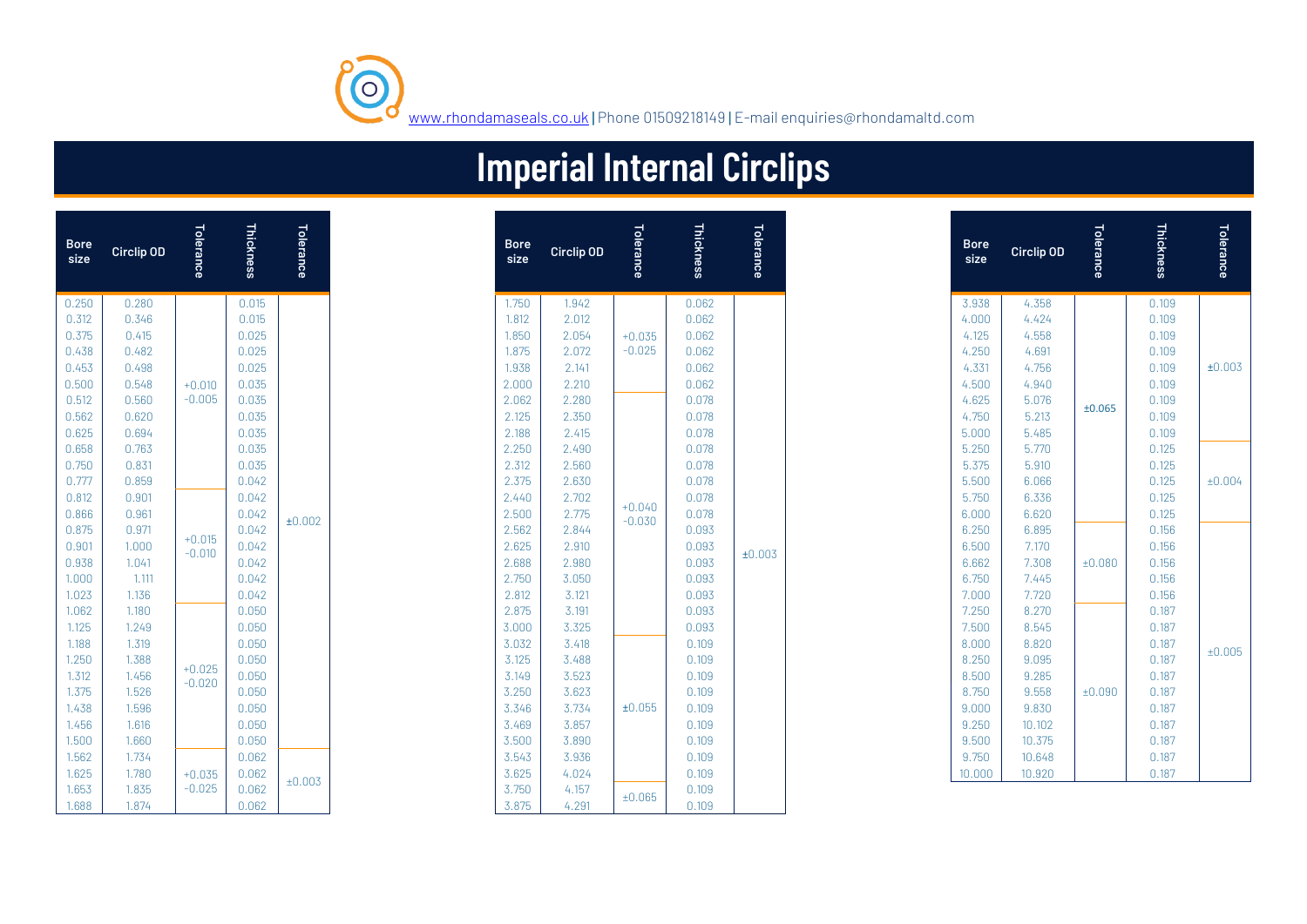

# **Metric external Circlips**

| <b>Shaft</b><br>size  | <b>Circlip ID</b> | Tolerance | Thickness         | Tolerance | <b>Shaft</b><br>size | <b>Circlip ID</b> | <b>Tolerance</b> | Thickness    | Tolerance | <b>Shaft</b><br>size | <b>Circlip ID</b> | Tolerance | Thickness    | Tolerance | <b>Shaft</b><br>size | <b>Circlip ID</b> | Tolerance | Thickness    | Tolerance |
|-----------------------|-------------------|-----------|-------------------|-----------|----------------------|-------------------|------------------|--------------|-----------|----------------------|-------------------|-----------|--------------|-----------|----------------------|-------------------|-----------|--------------|-----------|
| $\overline{3}$        | 2.70              |           | 0.40              |           | 33                   | 30.50             |                  | 1.50         |           | 75                   | 70.50             |           | 2.50         |           | 135                  | 128.00            |           | 4.00         |           |
| 4                     | 3.70              | $+0.04$   | 0.40              |           | 34                   | 31.50             |                  | 1.50         |           | 77                   | 72.50             | $+0.46$   | 2.50         |           | 137                  | 130.00            |           | 4.00         |           |
| 5                     | 4.70              | $-0.15$   | 0.60              | $-0.05$   | 35                   | 32.20             |                  | 1.50         |           | 78                   | 73.50             | $-1.10$   | 2.50         | $-0.07$   | 138                  | 130.00            |           | 4.00         |           |
| $6^{\circ}$           | 5.60              |           | 0.70              |           | 36                   | 33.20             | $+0.25$          | 1.75         |           | 80                   | 74.50             |           | 2.50         |           | 140                  | 133.00            |           | 4.00         |           |
|                       | 6.50              | $+0.06$   | 0.80              |           | 37                   | 34.20             | $-0.50$          | 1.75         |           | 82                   | 76.50             |           | 2.50         |           | 142                  | 135.00            |           | 4.00         |           |
| 8                     | 7.40              | $-0.18$   | 0.80              |           | 38                   | 35.20             |                  | 1.75         |           | 85                   | 79.50             |           | 3.00         |           | 145                  | 138.00            |           | 4.00         |           |
| 9<br>10 <sup>10</sup> | 8.40<br>9.30      |           | 1.00<br>1.00      |           | 39<br>40             | 36.00<br>36.50    |                  | 1.75<br>1.75 | $-0.06$   | 87<br>88             | 81.50<br>82.50    |           | 3.00<br>3.00 |           | 147<br>148           | 140.00<br>140.00  |           | 4.00<br>4.00 |           |
| 11                    | 10.20             |           | 1.00              |           | 41                   | 37.50             |                  | 1.75         |           | 90                   | 84.50             |           | 3.00         |           | 150                  | 142.00            |           | 4.00         |           |
| 12                    | 11.00             |           | 1.00              |           | 42                   | 37.50             |                  | 1.75         |           | 92                   | 86.50             |           | 3.00         | $-0.08$   | 152                  | 143.00            |           | 4.00         |           |
| 13                    | 11.90             |           | 1.00              |           | 44                   | 40.50             |                  | 1.75         |           | 95                   | 89.50             |           | 3.00         |           | 155                  | 146.00            |           | 4.00         |           |
| 14                    | 12.90             | $+0.10$   | 1.00              |           | 45                   | 41.50             |                  | 1.75         |           | 97                   | 91.50             |           | 3.00         |           | 157                  | 148.00            |           | 4.00         |           |
| 15                    | 13.80             | $-0.36$   | 1.00 <sub>1</sub> |           | 46                   | 42.50             | $+0.39$          | 1.75         |           | -98                  | 91.50             |           | 3.00         |           | 158                  | 148.00            |           | 4.00         |           |
| 16                    | 14.70             |           | 1.00              |           | 47                   | 43.50             | $-0.90$          | 1.75         |           | 100                  | 94.50             | $+0.54$   | 3.00         |           | 160                  | 151.00            | $+0.63$   | 4.00         |           |
| 17                    | 15.70             |           | 1.00              |           | 48                   | 44.50             |                  | 1.75         |           | 102                  | 95.00             |           | 3.00         |           | 162                  | 152.5             | $-1.50$   | 4.00         | $-0.10$   |
| 18                    | 16.50             |           | 1.20              |           | 50                   | 45.80             |                  | 2.00         |           | 105                  | 98.00             |           | 3.00         |           | 165                  | 155.50            |           | 4.00         |           |
| 19                    | 17.50             |           | 1.20              |           | 52                   | 47.80             |                  | 2.00         |           | 107                  | 100.00            | $-1.30$   | 4.00         |           | 167                  | 157.50            |           | 4.00         |           |
| 20                    | 18.50             |           | 1.20              | $-0.06$   | 54                   | 49.80             |                  | 2.00         |           | 108                  | 100.00            |           | 4.00         |           | 168                  | 157.50            |           | 4.00         |           |
| 21                    | 19.50             | $+0.13$   | 1.20              |           | 55                   | 50.80             |                  | 2.00         |           | 110                  | 103.00            |           | 4.00         |           | 170                  | 160.50            |           | 4.00         |           |
| 22                    | 20.50             | $-0.42$   | 1.20              |           | 56                   | 51.80             |                  | 2.00         |           | 112                  | 105.00            |           | 4.00         |           | 172                  | 160.50            |           | 4.00         |           |
| 23                    | 21.50             |           | 1.20              |           | 57                   | 52.80             |                  | 2.00         |           | 115                  | 108.00            |           | 4.00         |           | 175                  | 165.50            |           | 4.00         |           |
| 24                    | 22.20             |           | 1.20<br>1.20      |           | 58<br>60             | 53.80<br>55.80    |                  | 2.00<br>2.00 | $-0.07$   | 117<br>118           | 110.00            |           | 4.00         | $-0.10$   | 177<br>178           | 167.50<br>167.50  |           | 4.00         |           |
| 25<br>26              | 23.20<br>24.20    |           | 1.20              |           | 62                   | 57.80             | $+0.46$          | 2.00         |           | 120                  | 110.00<br>113.00  |           | 4.00<br>4.00 |           | 180                  | 170.50            |           | 4.00<br>4.00 |           |
| 27                    | 24.90             |           | 1.20              |           | 63                   | 58.80             | $-1.10$          | 2.00         |           | 122                  | 115.00            |           | 4.00         |           | 182                  | 170.50            |           | 4.00         |           |
| 28                    | 25.90             | $+0.21$   |                   |           | 65                   | 60.80             |                  | 2.50         |           | 125                  | 118.00            |           | 4.00         |           | 185                  | 175.50            |           | 4.00         |           |
| 29                    | 26.90             | $-0.42$   | 1.20<br>1.50      |           | 67                   | 62.50             |                  | 2.50         |           | 127                  | 120.00            |           | 4.00         |           | 187                  | 177.50            |           | 4.00         |           |
| 30                    | 27.90             |           | 1.50              |           | 68                   | 63.50             |                  | 2.50         |           | 128                  | 120.00            |           | 4.00         |           | 188                  | 177.50            |           | 4.00         |           |
| 31                    | 28.60             |           | 1.50              |           | 70                   | 65.50             |                  | 2.50         |           | 130                  | 123.00            | $+0.63$   | 4.00         |           | 190                  | 180.50            | $+0.72$   | 4.00         |           |
| 32                    | 29.60             |           | 1.50              |           | 72                   | 67.50             |                  | 2.50         |           | 132                  | 125.00            | $-1.50$   | 4.00         |           | 192                  | 180.50            | $-1.70$   | 4.00         |           |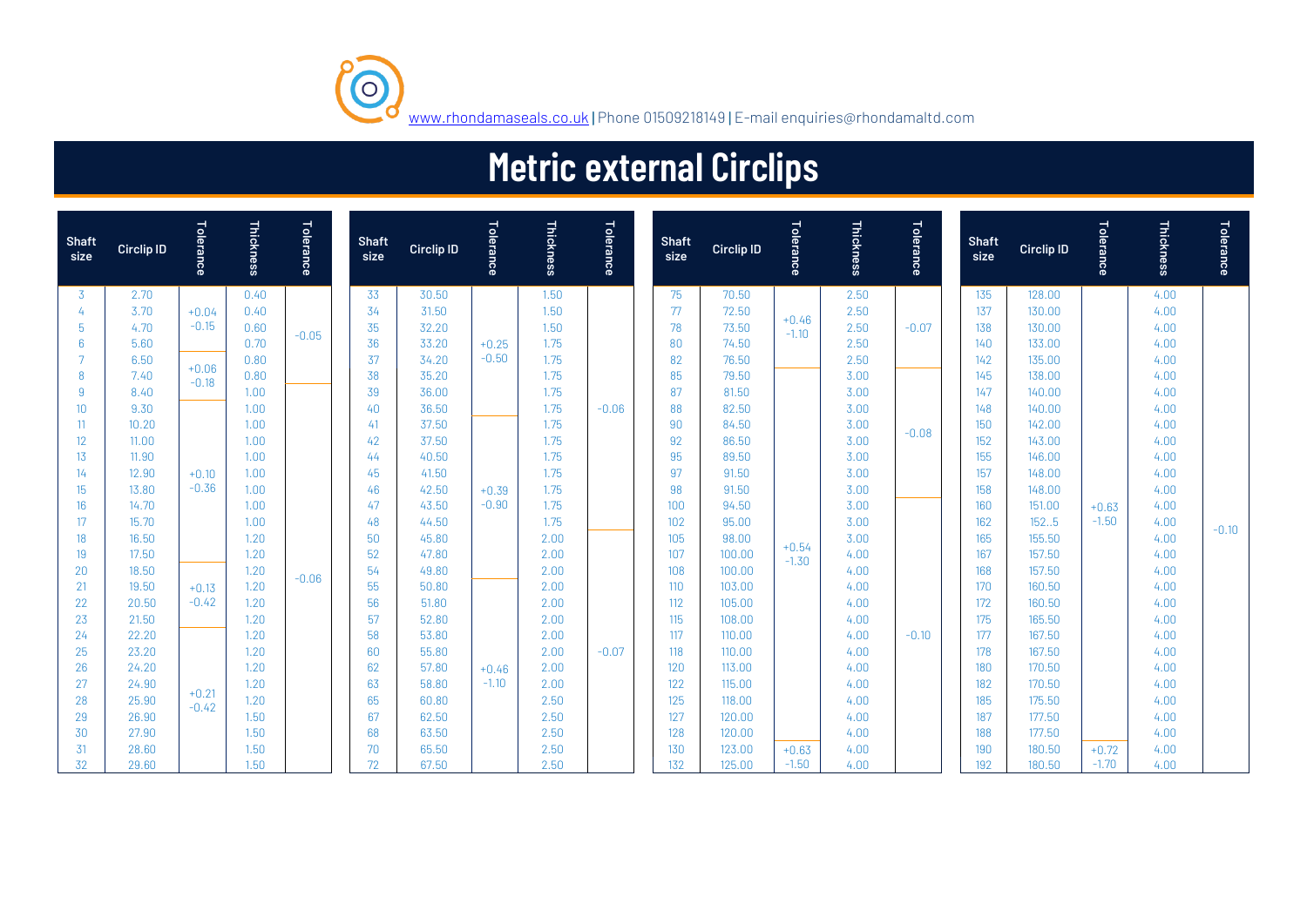

### **Metric external Circlips**

| <b>Shaft</b><br>size | <b>Circlip ID</b> | Tolerance          | Thickness    | Tolerance | <b>Shaft</b><br>size | <b>Circlip ID</b> | Tolerance | Thickness    | <b>Tolerance</b> | <b>Shaft</b><br>size | <b>Circlip ID</b> | Tolerance          | Thickness    | Tolerance | <b>Shaft</b><br>size | <b>Circlip ID</b> | Tolerance | Thickness    | Tolerance |
|----------------------|-------------------|--------------------|--------------|-----------|----------------------|-------------------|-----------|--------------|------------------|----------------------|-------------------|--------------------|--------------|-----------|----------------------|-------------------|-----------|--------------|-----------|
| 195                  | 187.50            |                    | 4.00         |           | 255                  | 240.00            |           | 5.00         |                  | 335                  | 318.00            |                    | 6.00         |           | 570                  | 545.00            |           | 8.00         |           |
| 197<br>198           | 187.50<br>187.50  |                    | 4.00<br>4.00 | $-0.10$   | 257<br>258           | 240.00<br>240.00  |           | 5.00<br>5.00 |                  | 340<br>345           | 323.00<br>328.00  |                    | 6.00<br>6.00 |           | 580<br>590           | 555.00<br>565.00  |           | 8.00<br>8.00 | $-0.15$   |
| 200                  | 190.50            |                    | 4.00         |           | 260                  | 245.00            | $+0.72$   | 5.00         |                  | 350                  | 333.00            |                    | 6.00         |           | 600                  | 575.00            | $+1.50$   | 8.00         |           |
| 202                  | 190.00            |                    | 5.00         |           | 262                  | 245.00            | $-1.70$   | 5.00         |                  | 355                  | 338.00            |                    | 6.00         |           | 650                  | 620.00            | $-3.00$   | 9.00         |           |
| 205                  | 193.00            |                    | 5.00         |           | 265                  | 250.00            |           | 5.00         |                  | 360                  | 343.00            |                    | 6.00         |           | 700                  | 670.00            |           | 9.00         |           |
| 207                  | 193.00            |                    | 5.00         |           | 267                  | 250.00            |           | 5.00         |                  | 365                  | 348.00            |                    | 6.00         |           | 750                  | 715.00            |           | 9.00         |           |
| 208                  | 193.00            |                    | 5.00         |           | 268                  | 250.00            |           | 5.00         |                  | 370                  | 353.00            | $+0.90$            | 6.00         |           | 800                  | 765.00            |           | 9.00         |           |
| 210                  | 198.00            |                    | 5.00         |           | 270                  | 255.00            |           | 5.00         |                  | 375                  | 358.00            | $-2.00$            | 6.00         |           | 850                  | 810.00            |           | 9.00         | $-0.20$   |
| 212                  | 198.00            |                    | 5.00         |           | 272                  | 255.00            |           | 5.00         |                  | 380                  | 363.00            |                    | 6.00         |           | 900                  | 560.00            | $+2.00$   | 9.00         |           |
| 215                  | 203.00            |                    | 5.00         |           | 275                  | 260.00            |           | 5.00         |                  | 385                  | 368.00            |                    | 6.00         |           | 950                  | 900.00            | $-4.00$   | 9.00         |           |
| 217                  | 203.00            |                    | 5.00         |           | 277                  | 260.00            |           | 5.00         | $-0.12$          | 390                  | 373.00            |                    | 6.00         |           | 1000                 | 950.00            |           | 9.00         |           |
| 218                  | 203.00            |                    | 5.00         |           | 278                  | 260.00            |           | 5.00         |                  | 395                  | 378.00            |                    | 6.00         |           |                      |                   |           |              |           |
| 220                  | 208.00            |                    | 5.00         |           | 280                  | 265.00            |           | 5.00         |                  | 400                  | 383.00            |                    | 6.00         |           |                      |                   |           |              |           |
| 222<br>225           | 208.00<br>213.00  | $+0.72$<br>$-1.70$ | 5.00<br>5.00 |           | 282<br>285           | 265.00<br>270.00  |           | 5.00<br>5.00 |                  | 410<br>420           | 390.00<br>400.00  |                    | 7.00<br>7.00 | $-0.15$   |                      |                   |           |              |           |
| 227                  | 213.00            |                    | 5.00         |           | 287                  | 270.00            |           | 5.00         |                  | 430                  | 410.00            |                    | 7.00         |           |                      |                   |           |              |           |
| 228                  | 213.00            |                    | 5.00         | $-0.12$   | 288                  | 270.00            |           | 5.00         |                  | 440                  | 420.00            |                    | 7.00         |           |                      |                   |           |              |           |
| 230                  | 218.00            |                    | 5.00         |           | 290                  | 275.00            | $+0.81$   | 5.00         |                  | 450                  | 430.00            |                    | 7.00         |           |                      |                   |           |              |           |
| 232                  | 218.00            |                    | 5.00         |           | 292                  | 275.00            | $-2.00$   | 5.00         |                  | 460                  | 440.00            |                    | 7.00         |           |                      |                   |           |              |           |
| 235                  | 223.00            |                    | 5.00         |           | 295                  | 280.00            |           | 5.00         |                  | 470                  | 450.00            | $+1.00$            | 7.00         |           |                      |                   |           |              |           |
| 237                  | 223.00            |                    | 5.00         |           | 297                  | 280.00            |           | 5.00         |                  | 480                  | 460.00            | $-2.00$            | 7.00         |           |                      |                   |           |              |           |
| 238                  | 223.00            |                    | 5.00         |           | 298                  | 280.00            |           | 5.00         |                  | 490                  | 470.00            |                    | 7.00         |           |                      |                   |           |              |           |
| 240                  | 228.00            |                    | 5.00         |           | 300                  | 285.00            |           | 5.00         |                  | 500                  | 480.00            |                    | 7.00         |           |                      |                   |           |              |           |
| 242                  | 228.00            |                    | 5.00         |           | 305                  | 285.00            |           | 6.00         |                  | 510                  | 485.00            |                    | 8.00         |           |                      |                   |           |              |           |
| 245                  | 233.00            |                    | 5.00         |           | 310                  | 293.00            |           | 6.00         |                  | 520                  | 495.00            |                    | 8.00         |           |                      |                   |           |              |           |
| 247                  | 233.00            |                    | 5.00         |           | 315                  | 298.00            |           | 6.00         | $-0.15$          | 530                  | 505.00            |                    | 8.00         |           |                      |                   |           |              |           |
| 248                  | 233.00            |                    | 5.00         |           | 320                  | 303.00            |           | 6.00         |                  | 540                  | 515.00            | $+1.50$<br>$-3.00$ | 8.00         |           |                      |                   |           |              |           |
| 250                  | 238.00<br>238.00  |                    | 5.00<br>5.00 |           | 325<br>330           | 308.00<br>313.00  |           | 6.00<br>6.00 |                  | 550<br>560           | 525.00<br>535.00  |                    | 8.00<br>8.00 |           |                      |                   |           |              |           |
| 252                  |                   |                    |              |           |                      |                   |           |              |                  |                      |                   |                    |              |           |                      |                   |           |              |           |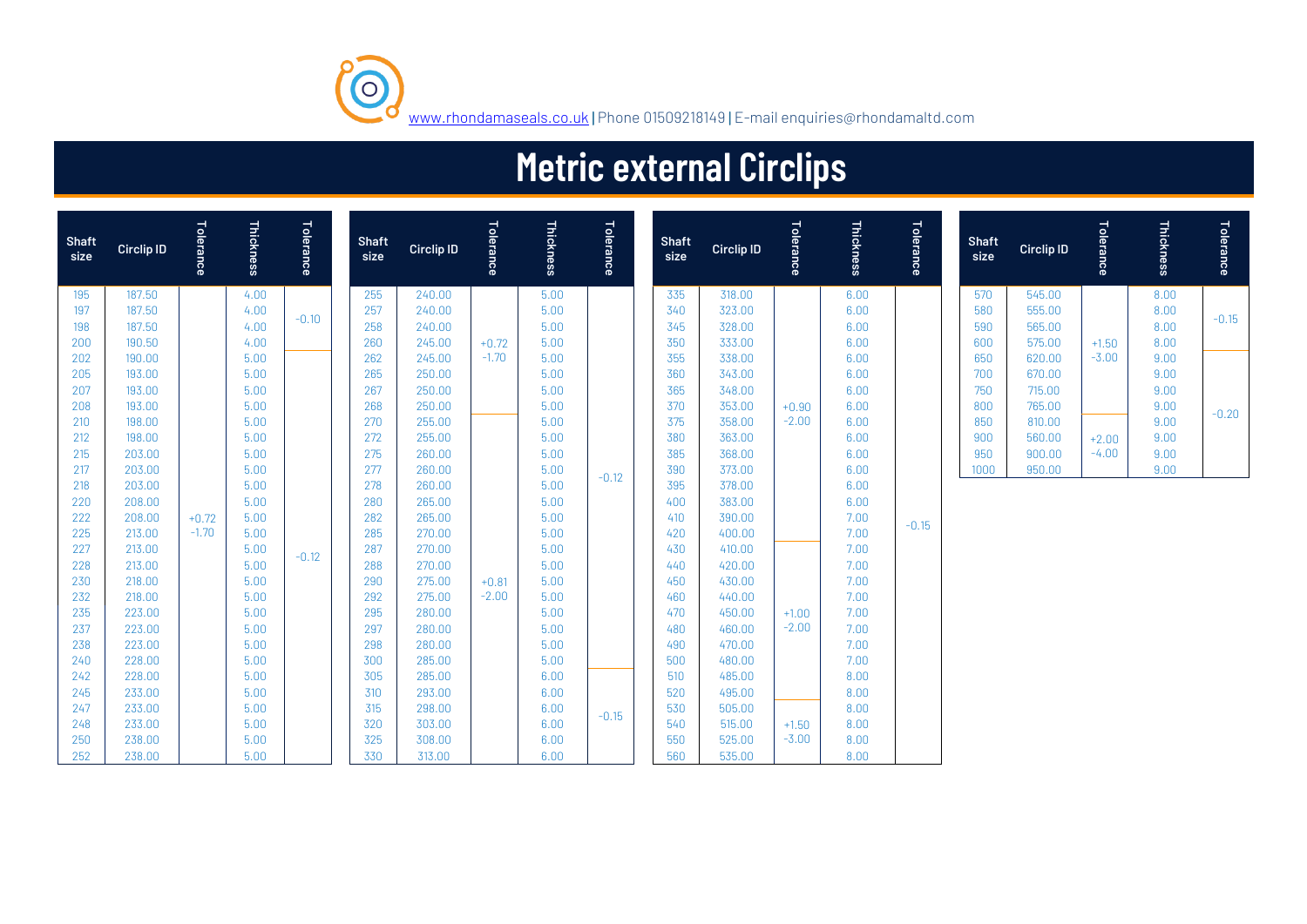

### **Metric Internal Circlips**

| <b>Bore</b><br>size | Circlip OD     | Tolerance                            | Thickness    | Tolerance | <b>Bore</b><br>size | Circlip OD     | Tolerance | Thickness    | Tolerance | <b>Bore</b><br>size | Circlip OD       | <b>Tolerance</b> | Thickness    | Tolerance | <b>Bore</b><br>size | Circlip OD       | Tolerance | Thickness    | Tolerance |
|---------------------|----------------|--------------------------------------|--------------|-----------|---------------------|----------------|-----------|--------------|-----------|---------------------|------------------|------------------|--------------|-----------|---------------------|------------------|-----------|--------------|-----------|
| 8                   | 8.70           |                                      | 0.80         |           | 37                  | 39.80          | $+0.50$   | 1.50         |           | 72                  | 76.50            | $+1.10$          | 2.50         |           | 127                 | 135.00           |           | 4.00         |           |
| 9                   | 9.80           |                                      | 0.80         | $-0.05$   | 38                  | 40.80          | $-0.25$   | 1.50         |           | 75                  | 49.50            | $-0.46$          | 2.50         |           | 128                 | 135.00           |           | 4.00         |           |
| 10 <sup>1</sup>     | 10.80          |                                      | 1.00         |           | 39                  | 42.00          |           | 1.50         |           | 77                  | 82.50            |                  | 2.50         |           | 130                 | 137.00           |           | 4.00         |           |
| 11                  | 11.80          |                                      | 1.00         |           | 40                  | 43.50          |           | 1.75         |           | 78                  | 82.50            |                  | 2.50         | $-0.07$   | 132                 | 139.00           |           | 4.00         |           |
| 12 <sup>°</sup>     | 13.00          | $+0.36$<br>$-0.10$                   | 1.00         |           | 41                  | 44.50          |           | 1.75         |           | 80                  | 85.50            |                  | 2.50         |           | 135                 | 142.00           |           | 4.00         |           |
| 13                  | 14.10          |                                      | 1.00         |           | 42                  | 45.50          | $+0.90$   | 1.75         | $-0.06$   | 81                  | 86.50            |                  | 2.50         |           | 137                 | 145.00           |           | 4.00         |           |
| 14                  | 15.10          |                                      | 1.00         |           | 43                  | 46.50          | $-0.39$   | 1.75         |           | 82                  | 87.50            |                  | 2.50         |           | 138                 | 145.00           |           | 4.00         |           |
| 15                  | 16.20          |                                      | 1.00         |           | 44                  | 47.50          |           | 1.75         |           | 83                  | 88.50            |                  | 2.50         |           | 140                 | 147.00           |           | 4.00         |           |
| 16                  | 17.30          |                                      | 1.00         |           | 45                  | 48.50          |           | 1.75         |           | 85                  | 90.50            |                  | 3.00         |           | 142                 | 149.00           |           | 4.00         |           |
| 17                  | 18.30          |                                      | 1.00         |           | 46                  | 49.50          |           | 1.75         |           | 87                  | 93.50            |                  | 3.00         |           | 145                 | 152.00           |           | 4.00         |           |
| 18                  | 19.50          |                                      | 1.00         |           | 47                  | 50.50          |           | 1.75         |           | 88                  | 93.50            |                  | 3.00         |           | 147                 | 155.00           | $+1.50$   | 4.00         |           |
| 19                  | 20.50          | 1.00<br>1.00                         | 48           | 51.50     |                     | 1.75           |           | 90           | 93.50     | $+1.30$             | 3.00             |                  | 148          | 155.00    | $-0.63$             | 4.00             |           |              |           |
| 20                  | 21.50          | $+0.42$                              |              | 50        | 54.20               |                | 2.00      |              | 92        | 97.50               | $-0.54$          | 3.00             | $-0.08$      | 150       | 158.00              |                  | 4.00      |              |           |
| 21                  | 22.50          | $-0.13$<br>1.00                      | 51           | 55.20     |                     | 2.00           |           | 95           | 100.50    |                     | 3.00             |                  | 152          | 161.00    |                     | 4.00             |           |              |           |
| 22                  | 23.50          |                                      | 1.00         | 52        | 56.20               |                | 2.00      |              | 97        | 103.50              |                  | 3.00             |              | 155       | 164.00              |                  | 4.00      | $-0.10$      |           |
| 23                  | 24.60          |                                      | 1.20         | $-0.06$   | 53                  | 57.20          |           | 2.00         |           | 98                  | 103.50           |                  | 3.00         |           | 157                 | 167.00           |           | 4.00         |           |
| 24                  | 25.90          |                                      | 1.20         |           | 54                  | 58.20          |           | 2.00         |           | 100                 | 105.50           |                  | 3.00         |           | 158                 | 167.00           |           | 4.00         |           |
| 25                  | 26.90          | $+0.42$                              | 1.20         |           | 55                  | 59.20          |           | 2.00         |           | 102                 | 108.00           |                  | 4.00         |           | 160                 | 169.00           |           | 4.00         |           |
| 26                  | 27.90          | $-0.21$                              | 1.20         |           | 56                  | 60.20          | $+1.10$   | 2.00         |           | 105<br>107          | 112.00           |                  | 4.00         |           | 162<br>165          | 171.50<br>174.50 |           | 4.00         |           |
| 27<br>28            | 29.10<br>30.10 |                                      | 1.20<br>1.20 |           | 57<br>58            | 61.20<br>62.20 | $-0.46$   | 2.00<br>2.00 | $-0.07$   | 108                 | 115.00<br>115.00 |                  | 4.00<br>4.00 |           | 167                 | 177.50           |           | 4.00<br>4.00 |           |
| 29                  | 31.10          |                                      | 1.20         |           | 60                  | 64.20          |           | 2.00         |           | 110                 | 117.00           |                  | 4.00         |           | 168                 | 177.50           |           | 4.00         |           |
| 30                  | 32.10          |                                      | 1.20         |           | 62                  | 66.20          |           | 2.00         |           | 112                 | 119.00           |                  | 4.00         |           | 170                 | 179.50           |           | 4.00         |           |
| 31                  | 33.40          |                                      | 1.20         |           | 63                  | 67.20          |           | 2.00         |           | 115                 | 122.00           |                  | 4.00         | $-0.10$   | 172                 | 181.50           |           | 4.00         |           |
| 32                  | 34.40          | $+0.50$                              | 1.20         |           | 64                  | 68.20          |           | 2.00         |           | 117                 | 125.00           |                  | 4.00         |           | 175                 | 184.50           |           | 4.00         |           |
| 33                  | 35.50          | $-0.25$                              |              |           | 65                  |                |           | 2.50         |           | 118                 | 125.00           | $+1.50$          | 4.00         |           | 177                 | 187.50           | $+1.70$   | 4.00         |           |
| 34                  | 36.50          | 1.20<br>69.20<br>67<br>71.50<br>1.50 | 2.50         |           | 120                 | 127.00         | $-0.63$   | 4.00         |           | 178                 | 187.50           | $-0.72$          | 4.00         |           |                     |                  |           |              |           |
| 35                  | 37.80          |                                      | 1.50         |           | 68                  | 72.50          |           | 2.50         |           | 122                 | 129.00           |                  | 4.00         |           | 180                 | 189.50           |           | 4.00         |           |
| 36                  | 38.80          |                                      | 1.50         |           | 70                  | 74.50          |           | 2.50         |           | 125                 | 132.00           |                  | 4.00         |           | 182                 | 191.50           |           | 4.00         |           |